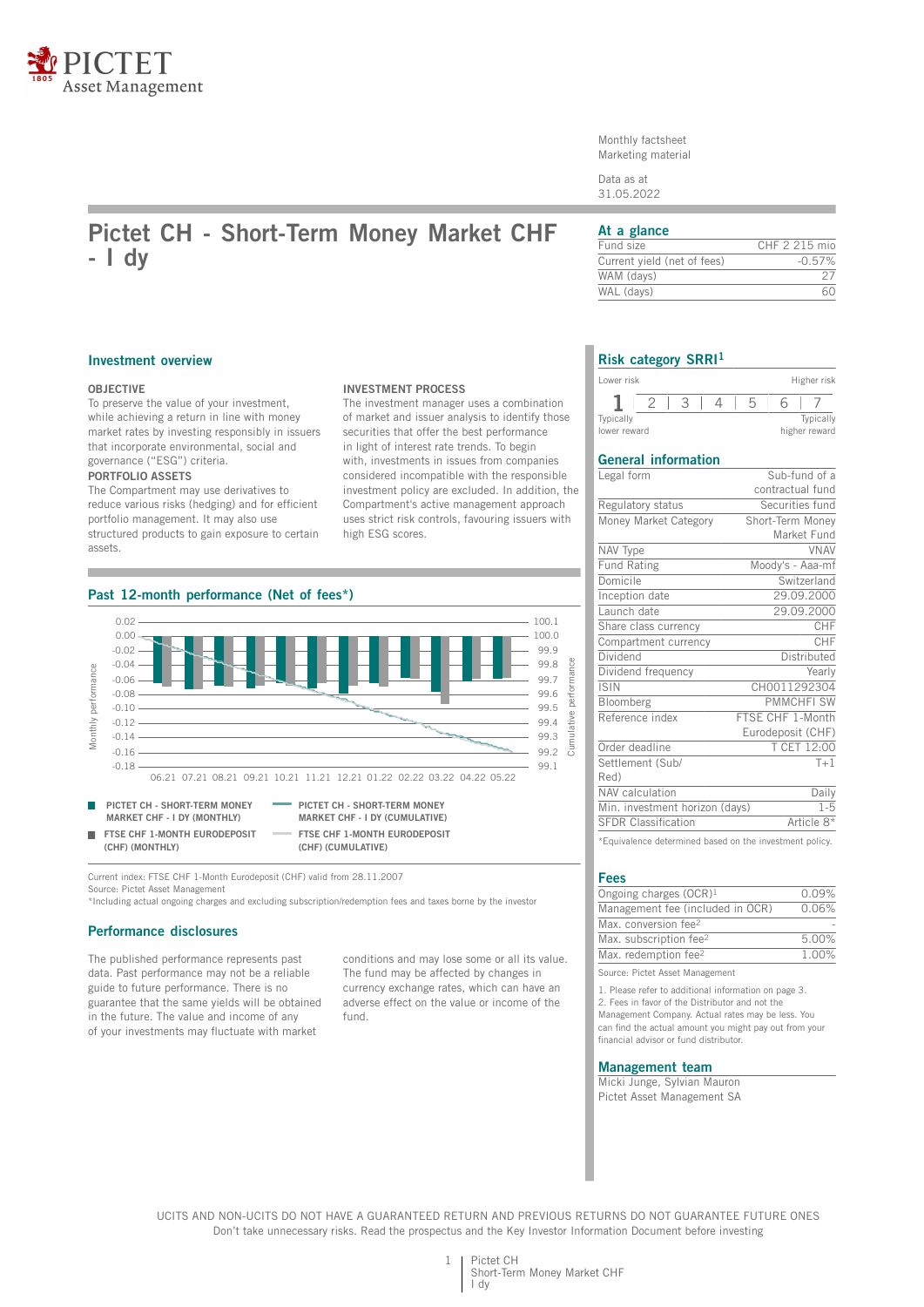## **Performance**

## **Cumulative (%)**

|                   |         | <b>YTD</b> | <b>MONTH</b> | 3 MONTHS | <b>6 MONTHS</b> | 1 YEAR  | 2 YEARS       | 3 YEARS                            | 5 YEARS       | SINCE INC.               |
|-------------------|---------|------------|--------------|----------|-----------------|---------|---------------|------------------------------------|---------------|--------------------------|
| Fund              |         | $-0.31$    | $-0.06$      | $-0.19$  | $-0.39$         | $-0.80$ | $-1.54$       | $-2.30$                            | $-3.90$       | 5.74                     |
| Reference index   |         | $-0.33$    | $-0.06$      | $-0.21$  | $-0.40$         | $-0.80$ | $-1.62$       | $-2.45$                            | $-4.24$       | $\overline{\phantom{a}}$ |
| Calendar Year (%) |         |            |              |          |                 |         |               |                                    |               |                          |
|                   | 2021    | 2020       | 2019         | 2018     | 2017            | 2016    | 2015          | 2014                               | 2013          | 2012                     |
| Fund              | $-0.81$ | $-0.70$    | $-0.80$      | $-0.84$  | $-0.84$         | $-0.82$ | $-0.78$       | $-0.05$                            | $-0.08$       | 0.00                     |
| Reference index   | $-0.82$ | $-0.78$    | $-0.90$      | $-0.93$  | $-0.96$         | $-1.04$ | $-1.04$       | $-0.16$                            | $-0.15$       | $-0.07$                  |
| Annualised (%)    |         |            |              |          |                 |         |               |                                    |               |                          |
|                   |         |            |              |          |                 |         | 1 YEAR        | 3 YEARS                            | 5 YEARS       | SINCE INC.               |
| $ -$              |         |            |              |          |                 |         | $\cap$ $\cap$ | $\sim$ $\rightarrow$ $\rightarrow$ | $\cap$ $\neg$ | $\sim$ $\sim$            |

| Fund                                                                                                                                                                       | $-0.80$ |         |         | 0.26 |
|----------------------------------------------------------------------------------------------------------------------------------------------------------------------------|---------|---------|---------|------|
| Reference index                                                                                                                                                            | $-0.80$ | $-0.82$ | $-0.86$ |      |
| Past performance may not be a reliable guide to future performance. All forms of investment involve risk. The value of investments and the income derived from them is not |         |         |         |      |

guaranteed and it can fall as well as rise and you may not get back the original amount invested. Please refer to the Risk Considerations on page 3 and to the prospectus for more information

## **Portfolio Breakdown**

### **Top 10 Bonds (% of asset)**

| Pfand Schwz Hypo 0% 05.07.2022 Sec    | 2.29 |
|---------------------------------------|------|
| Pfandbriefzent 0.875% 20.06.2022 Sec  | 2.26 |
| Singapore T-Bill Zero% 09.08.2022 Uns | 2.22 |
| Cp Abb Finance By Zero % 07.06.2022   | 2.05 |
| Cp China Construct Zero % 02.06.2022  | 1.87 |
| Cd Natl Bk Kuw Ny 1.32000% 06.07.2022 | 1.75 |
| Cd Dnb Bank Asa Zero % 14.09.2022     | 1.64 |
| Cp Skandi Ensk Bank Zero % 20.06.2022 | 1.63 |
| Cp Lymh Fin Belgiqu Zero % 16.06.2022 | 1.63 |
| Roche Kapitalmkt 0% 25.11.2022 Sr     | 1.59 |

## **Economic sector (% of asset)**



## **Risk Country (% of asset)**



## **Ratings breakdown (% of asset)**



Source: Pictet Asset Management

## **Maturity profile (% of asset)**



## **Instruments breakdown (% of asset)**

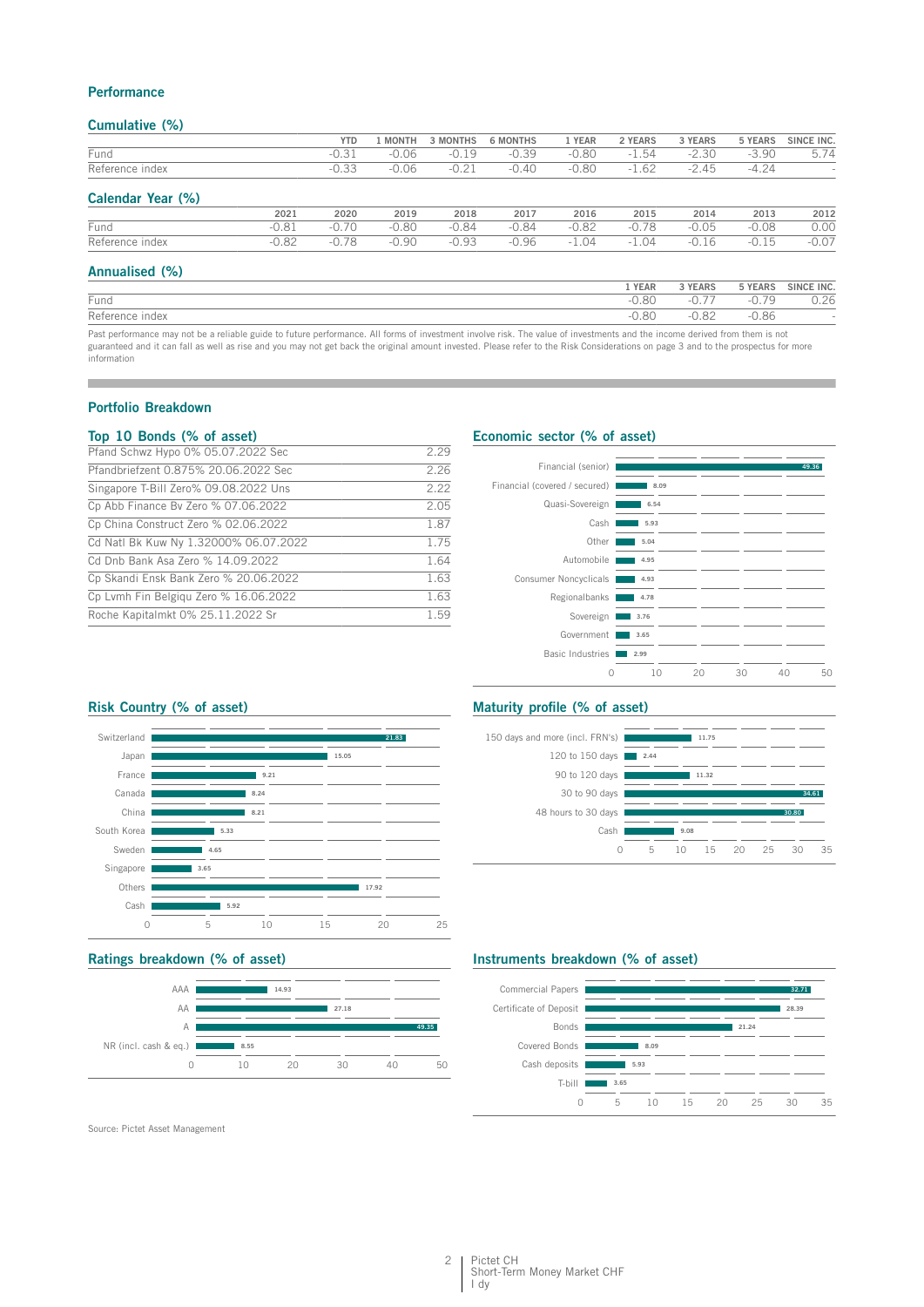## **Portfolio characteristics**

| AS AT END OF MAY 2022 (OVER 3 YEARS) |      |
|--------------------------------------|------|
| Annualised volatility (%)            |      |
| Dividend (18.11.2021)                | 2.00 |
| Number of positions                  | 111  |
| Course Distrit Assat Managament      |      |

Source: Pictet Asset Management

## **Risk considerations**

The Unit Class is assigned to this risk category because of the price variations resulting from its currency and the nature of the Compartment's investments and strategy. The risk category shown is based on historical data and may not be a reliable indication for the future risk profile of the Unit Class. It is not a target or a guarantee and may change over time. The lowest category does not mean a riskfree investment. The Compartment offers no capital guarantee or asset protection measures. The Compartment may be exposed to the following risks which are not adequately

captured by the synthetic risk indicator and may negatively impact its value:

- **Operational risk:** losses resulting from human errors, system failures, incorrect valuation and safekeeping of assets.
- Counterparty risk: losses occur when a counterparty does not honour its obligations related to contracts such as over-the-counter derivatives.
- **Financial Derivatives risk:** the leverage resulting from derivatives amplifies losses in certain market conditions.
- **Liquidity risk:** markets with low volumes result in difficulties valuing and/or trading some assets.
- **Credit risk:** sudden losses may occur when issuers of debt securities default on their payment obligations.
- **Sustainability risk:** ESG related risk events or conditions could cause a material negative impact on the value of the investment if they were to occur.

**Further information can be found in the prospectus.**

## **Glossary**

#### **SFDR Classification Article 8**

Promote environmental or social characteristics, but do not have sustainability as their primary objective. A tilted or best-in-class approach can be applied.

#### **Conversion fee**

Fee paid for the transfer of shares of one unit/ share class to another unit/share class.

#### **Standard deviation and annualised volatility**

Annualised volatility is a risk indicator showing the extent of the price fluctuations of a security or fund unit compared to its average price over a given period. The higher the volatility, the greater the fluctuations.

#### **Inception date**

The inception date is the date taken into account for the start of performance calculation. It corresponds to the launch date.

## **Launch date**

The launch date is the date when the sub-fund was activated in its current legal status.

#### **Ongoing charges (OCR)**

Ongoing charges are based over 12 months of expenses ending the 31 December of the previous year. It is annually updated, but may be adjusted more frequently. Performance fees and portfolio transaction costs are excluded except in the case of an entry/exit charge paid by the Compartment when buying or selling units/shares in another collective investment undertaking. Estimate of future charges is used for funds younger than 12 months.

#### **Order deadline**

Deadline for remittance of orders to the transfer agent in Luxembourg as set out in the relevant annexes to the prospectus. You may be required to submit your orders to your financial advisor or fund distributor by an earlier cut-off time.

#### **Rating**

The rating is a score awarded by rating agencies reflecting their opinion on the creditworthiness of an issuer.